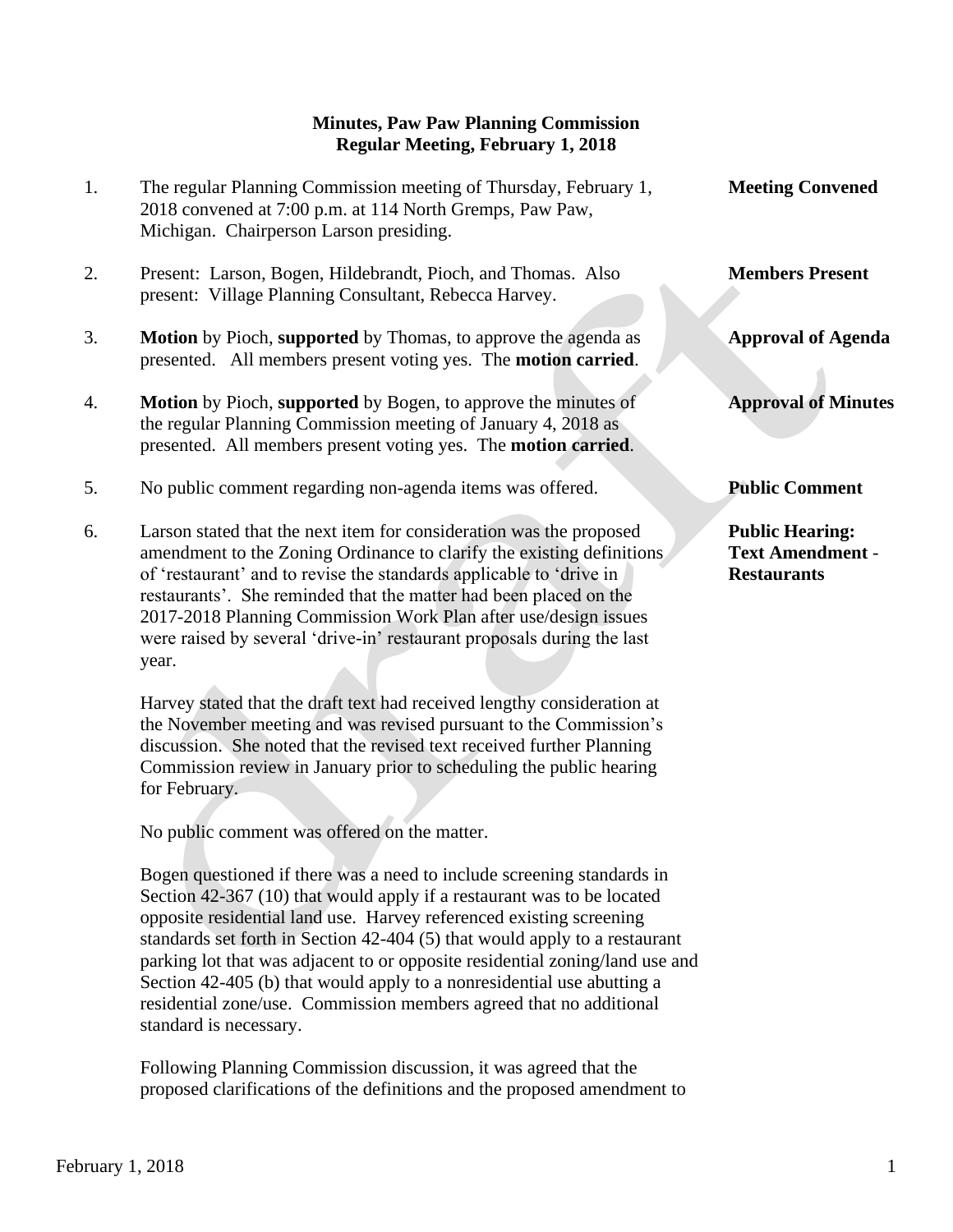Section 42-376 (10) address the use/design issues previously raised.

 **Motion** was then made by Thomas, **supported** by Bogen, to recommend Village Council approval of the proposed amendments to Section 42-3 – Definitions and Section 42-367 (10) – Drive In Restaurant. All members present voting yes. The motion **carried unanimously**.

**7.** Larson stated that the next item for consideration was the proposed **Public Hearing:** amendment to the Zoning Ordinance to allow the keeping of bees **Text Amendment** and chickens in the Village. She noted that draft text had been **Keeping of Animals**  considered in November and January, including consideration of review comments provided by Village staff.

No public comment was offered on the matter.

 Planning Commission discussion of the draft text ensued regarding allowing accessory buildings to be located on the streetside of waterfront lots, noting that the proposed Section 42-407 (b) (4) limits the location of 'covered and fenced enclosures' to the rear yard. It was agreed that the first sentence in Subsection (b) (4) should be deleted so that 'covered and fenced enclosures' are treated similarly as accessory buildings/structures by Section 42-370 (5) for waterfront and non-waterfront lots.

 Bogen questioned the proposed definition of 'livestock' . . and whether such a definition would inadvertently allow the keeping of commercial livestock within the Village. It was agreed that the definition is intended to address only the 'non-commercial keeping of animals' and so distinguishes between 'household pets' and 'livestock'. It was further noted that the proposed definition of 'livestock' includes the statement '. . primarily for the use of the owner of the animal and not for commercial purposes.'

 **Motion** was then made by Pioch, **supported** by Bogen, to recommend Village Council approval of the proposed amendments to Section 42-3 – Definitions and Section 42-407 (10) – Miscellaneous addressing the keeping of bees and chickens within the Village, as revised. All members present voting yes. The motion **carried**.

8. Harvey reported that the Planning Studio class at Western Michigan **New Business** University has selected a project within the Village of Paw and Paw Paw Township and has requested the opportunity to present the project to the Planning Commission in April.

It was determined that a special meeting of the Planning Commission will be scheduled for the week of April 16th. Harvey stated that she